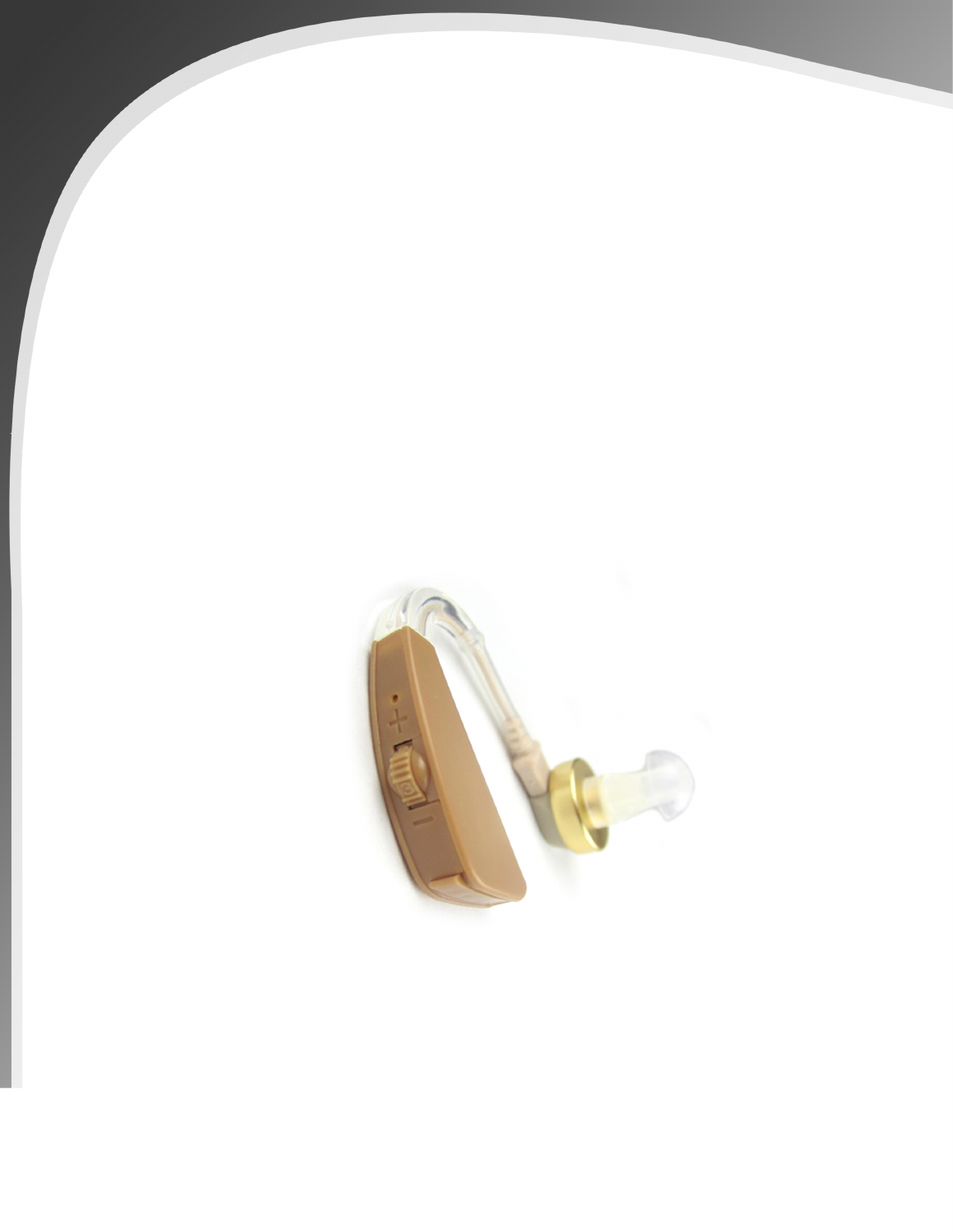# **I. THE MAIN STRUCTURE,PRODUCT PERFORMANCE**

#### **1. THE MAIN CHARACTERISTICS**

●Confortable Wearing, fashionable and streamlined design clear and nature sound

●Small size, fashion streamlined design, fit more ear contour

●The gain characteristics: suitable for the mild ,moderate, moderately severe hearing loss person and the occasions where sound application are needed

●Frequency characteristics: suitable for intermediate frequency, medium-high frequency and high frequency hearing loss person

●Suitable for otitis media, strong vibration, Senile, tympanic membrane perforation caused hearing loss person

#### **2. TECHNICAL CHARACTERISTICS TABLE**

- Power: DC: 1.4V, with the relative deviation of +5% and -10%
- Ambient Temperature: 5℃-40℃; relative humidity≤80%;

|                | <b>Technical Parameter</b>     |                          |                           |                                           |               |                |
|----------------|--------------------------------|--------------------------|---------------------------|-------------------------------------------|---------------|----------------|
| <b>Feature</b> | <b>MAX.OSPL</b><br>$\leq$ (db) | <b>HFA</b><br>OSPL±4(db) | <b>MAX.Gain</b><br>±5(db) | <b>Frequency</b><br>Response<br>Range(Hz) | Sound<br>Gain | <b>THD</b>     |
|                | $128 \pm 5$ dB                 | 115                      | 48                        | 300-4000hz                                | $>30$ db      | $\langle 10\%$ |

### **3. SCHEMATIC DIAGRAM OF FUNCTION**



schematic diagram of host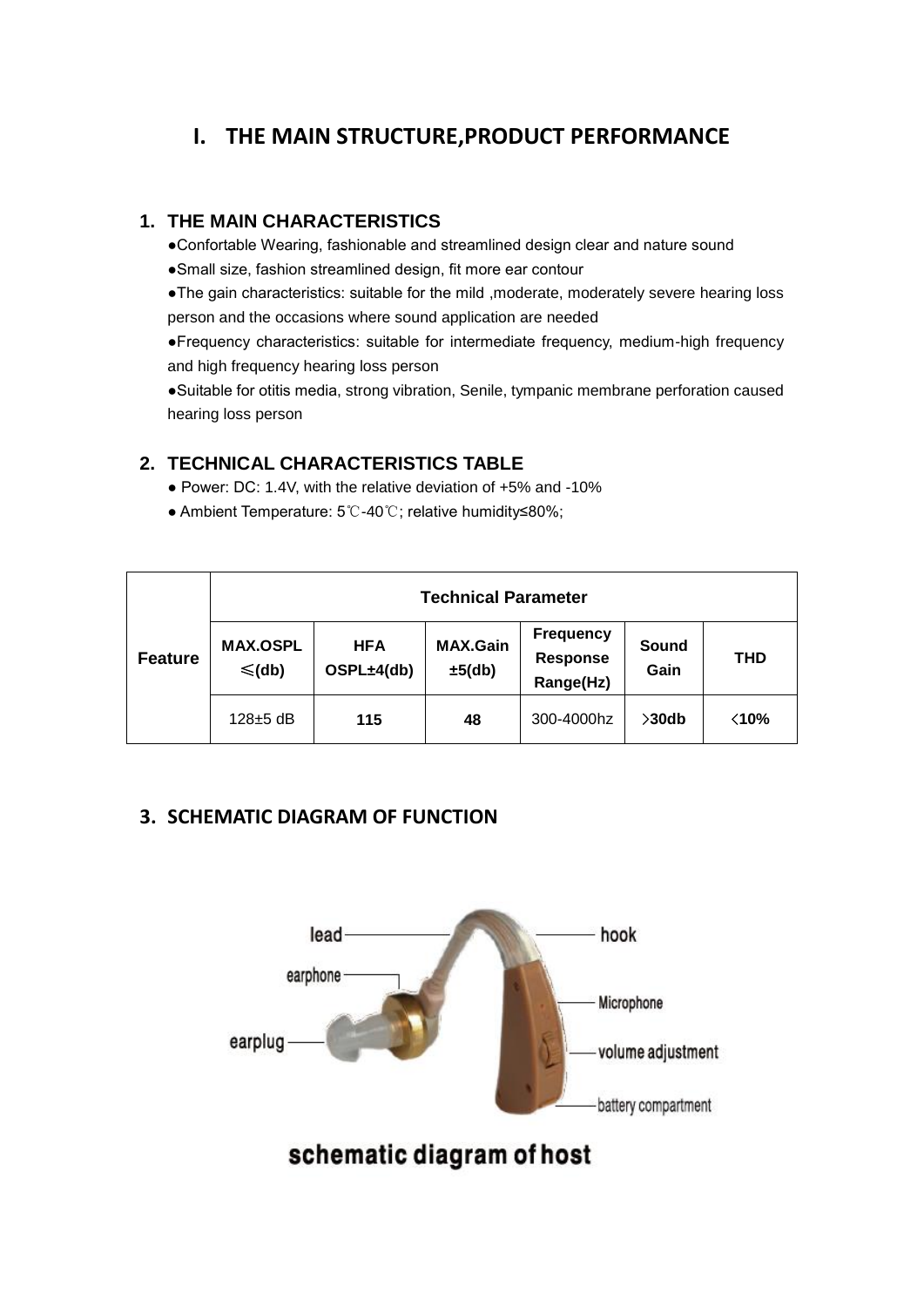## **II. APPLICATION SCOPE**

Used for hearing compensation of air-conduction hearing *los*s suffers

## **III. USING METHOD**

## **1. SEE THE POSITION AS SHOWN IN THE FIGURE**



### **2. VOLUME ADJUSTMENT**

Firstly, adjust the volume knob to the position of 2 or 3 to test whether the volume of hearing-aid is normal:

 Use the thumb to press the knob to rotate upwards or downwards lightly and slowly to the appropriate sound.

### **3. SELECTION OF THE APPROPRIATE EARPLUG**

The appropriate earplug shall be selected. Users with large ear canal select the large earplug. Earplugs with three different sizes are equipped with the device (ensuring the close fit of earplug and ear canal. Otherwise, it will give rise to the sound feedback, causing whistler accordingly)

### **4. WHISTLER**

It's also called acoustic feedback, which is a normal phenomenon occurring in working of hearing aid. It is more likely to occur to the one with larger power and higher power. In the event of it, the following methods shall be used for improvement:

- 1. Reduce the volume
- 2. Fit the earplug and air canal closely or replace with larger earplug, ensuring the sound not leaked or leaked as little as possible
- 3. Turning up gradually, and then leave the hand away from the ear, avoiding acoustic reflection. At this moment, the whistler will be controlled.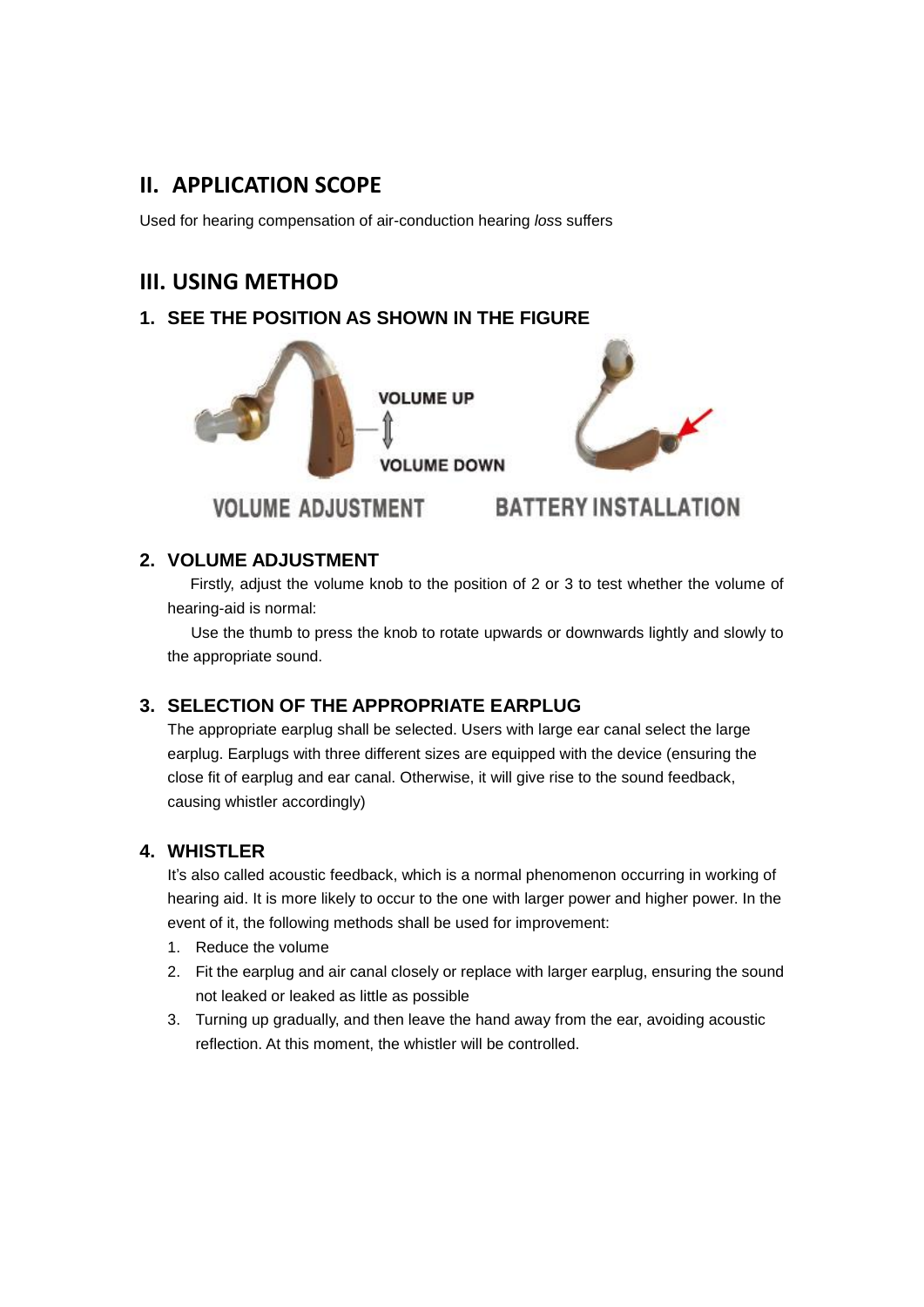## **IV. METHOD OF USE ACCESSORIES**



Select the appropriate earplug according to the size of ear canal



clear the hearing-aid regularly according the method as shown in the figure

## **V. GENERAL CHECK OF THE HEARING AID IN SILENCE**

- 1. Check whether the battery is low, change the battery to try it
- 2. Check that the volume knob is in the right place
- 3. Check whether the sound hole of the headphone is plugged, use the equipment cleaning brush, to clean the sound hold of the ear plugs, the microphone hole (as shown)

# **VI. THE MAINTENANCE OF THE HEARING AID**

- 1. The hearing aid should be shut off of the power when not in use
- 2. The hearing aid should be stored in a cool and dry place. When showering, the hearing aid should be removed in order to avoid immersion into the water
- 3. Handle with care, avoiding being thrown, pressed and bumped
- 4. Avoid placing it at the high-intensity magnetic field, or the sensitivity of the hearing aid will be affected.
- 5. The hearing aid should not be in the reach of children to avoid possible choking hazards.
- 6. Use the dry cloth or spray the special detergent of the hearing aid on the dry cloth to clean the enclosure of hearing aid. Please clean the earplug regularly.
- 7. Cleaning of the hearing aid: Use the brush to clean the dust and dirt on the hearing aid as shown in the figure

# **VII. CONTRAINDICATION,NOTES,CAUTIONS AND**

## **INSTRUCTIONS**

### **1. CONTRAINDICATION**

- 1. Those suffering from acute otitis externa, eardrum inflammation, chronic suppuration otitis media (at the period of suppuration and infection, acute suppuration otitis media and allergic to the materials of this product are forbidden to use this product.
- 2. It's not suitable to non-air conductance hearing patients and those suffering from severe hearing impairment